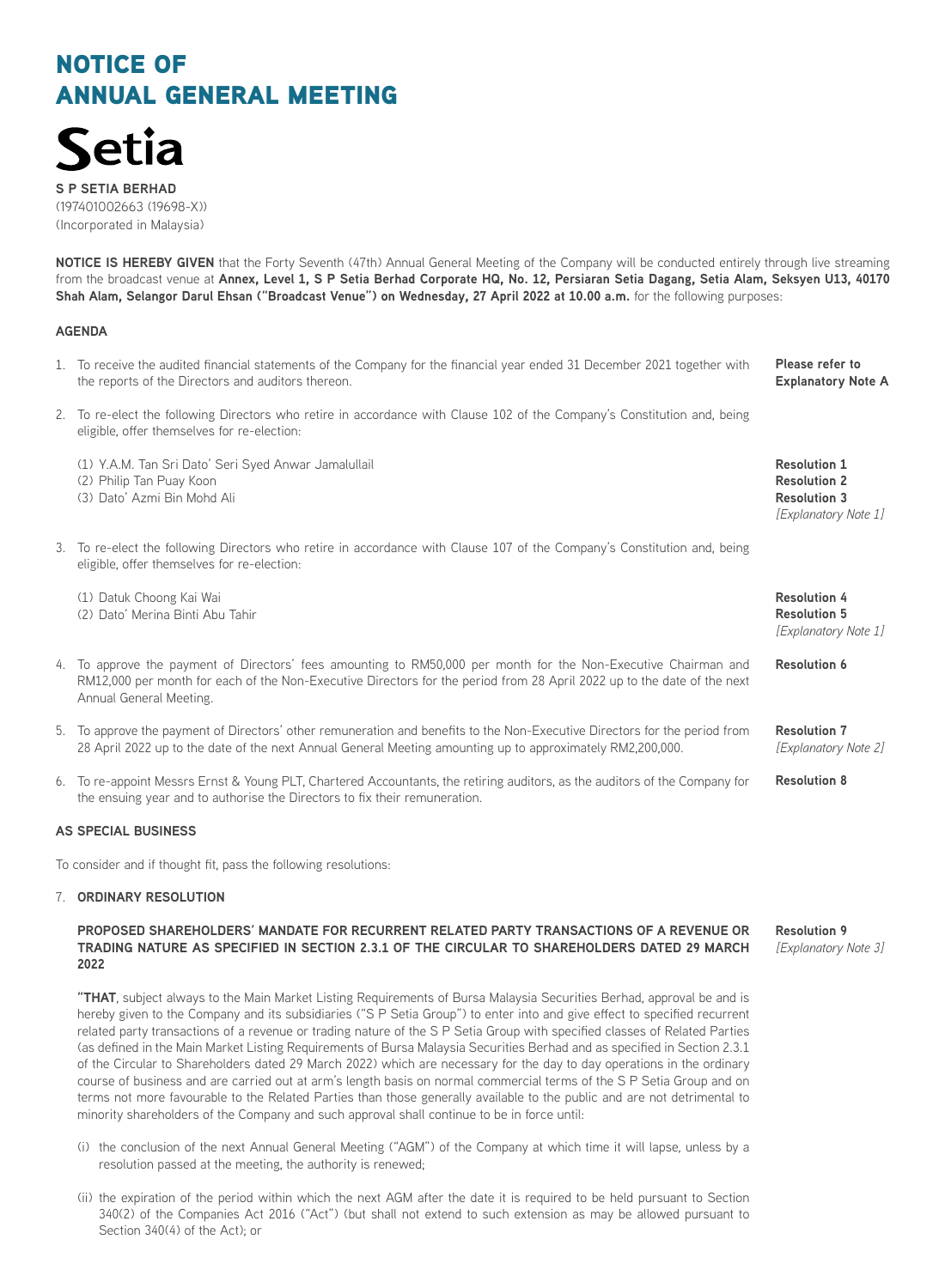(iii) revoked or varied by resolution passed by the shareholders in a general meeting,

whichever is the earlier.

**AND THAT** authority be and is hereby given to the Directors of the Company to complete and do all such acts and things as they may consider necessary or expedient in the best interest of the Company (including executing all such documents as may be required) to give effect to the transactions contemplated and/or authorised by this Ordinary Resolution."

## 8. **ORDINARY RESOLUTION**

## **PROPOSED RENEWAL OF THE AUTHORITY TO ALLOT AND ISSUE NEW ORDINARY SHARES IN THE COMPANY ("S P SETIA SHARES"), FOR THE PURPOSE OF THE COMPANY'S DIVIDEND REINVESTMENT PLAN ("DRP") THAT PROVIDES THE SHAREHOLDERS OF THE COMPANY ("SHAREHOLDERS") THE OPTION TO ELECT TO REINVEST THEIR CASH DIVIDEND IN NEW S P SETIA SHARES**

**"THAT** pursuant to the DRP as approved by the Shareholders at the Extraordinary General Meeting held on 20 March 2014 and subject to the approval of the relevant regulatory authority (if any), approval be and is hereby given to the Company to allot and issue such number of new S P Setia Shares from time to time as may be required to be allotted and issued pursuant to the DRP upon such terms and conditions and to such persons as the Directors of the Company at their sole and absolute discretion, deem fit and in the interest of the Company PROVIDED THAT the issue price of the said new S P Setia Shares shall be fixed by the Directors at not more than ten percent (10%) discount to the adjusted five (5) market days volume weighted average market price ("VWAP") of S P Setia Shares immediately prior to the price-fixing date, of which VWAP shall be adjusted ex-dividend before applying the aforementioned discount in fixing the issue price of S P Setia Shares;

**AND THAT** the Directors and the Secretary of the Company be and are hereby authorised to do all such acts and enter into all such transactions, arrangements, deeds, undertakings and documents as may be necessary or expedient in order to give full effect to the DRP with full power to assent to any conditions, modifications, variations and/or amendments as may be imposed or agreed to by any relevant authorities (if any) or consequent upon the implementation of the said conditions, modifications, variations and/or amendments, by the Directors as they, in their absolute discretion, deem fit and in the best interest of the Company.'

## 9. **ORDINARY RESOLUTION**

## **PROPOSED PAYMENT TO THE FORMER INDEPENDENT NON-EXECUTIVE DIRECTOR ("INED") OF THE COMPANY ("PROPOSED PAYMENT")**

"**THAT** approval be and is hereby given for the payment of RM50,000 to the late Puan Noraini Binti Che Dan, former INED of the Company based on compassionate grounds due to COVID-19.

**AND THAT** the Directors be authorised to complete and do all such acts and things as they may consider expedient or necessary (including executing such documents as may be required) to give effect to the Proposed Payment."

#### 10. **ORDINARY RESOLUTION**

## **PROPOSED ALLOCATION OF OPTIONS TO DATUK CHOONG KAI WAI UNDER THE COMPANY'S LONG TERM INCENTIVE PLAN ("LTIP") ("LTIP AWARD")**

**"THAT** pursuant to the LTIP as approved by the shareholders of the Company at the Extraordinary General Meeting held on 28 February 2013, the Board (save for the Director for which the LTIP Award is to be awarded to) be and is hereby authorised at any time and from time to time to award and to grant to Datuk Choong Kai Wai, being the executive director of the Company, the LTIP Award which gives the executive director the right to subscribe for new ordinary shares in the Company ("S P Setia Shares") at a prescribed price upon the vesting of the options under the Employee Share Option Scheme under the LTIP, of up to an aggregate of 642,800 new S P Setia Shares, in accordance with the By-Laws of the LTIP.

**PROVIDED ALWAYS THAT** not more than ten percent (10%) of the new S P Setia Shares available under the LTIP at the point in time when the award is offered, be allocated to any individual employee and executive director of the Company and its subsidiaries (excluding subsidiaries which are dormant) who fulfils the criteria of eligibility for participation in the LTIP and who is awarded by a committee established to administer the LTIP ("Selected Person") who, either singly or collectively through persons connected (as defined in the Main Market Listing Requirements of Bursa Malaysia Securities Berhad) with the Selected Person, holds twenty percent (20%) or more of the total number of issued shares of the Company (excluding treasury shares, if any);

**Resolution 10** *[Explanatory Note 4]*

**Resolution 11** *[Explanatory Note 5]*

**Resolution 12** *[Explanatory Note 6]*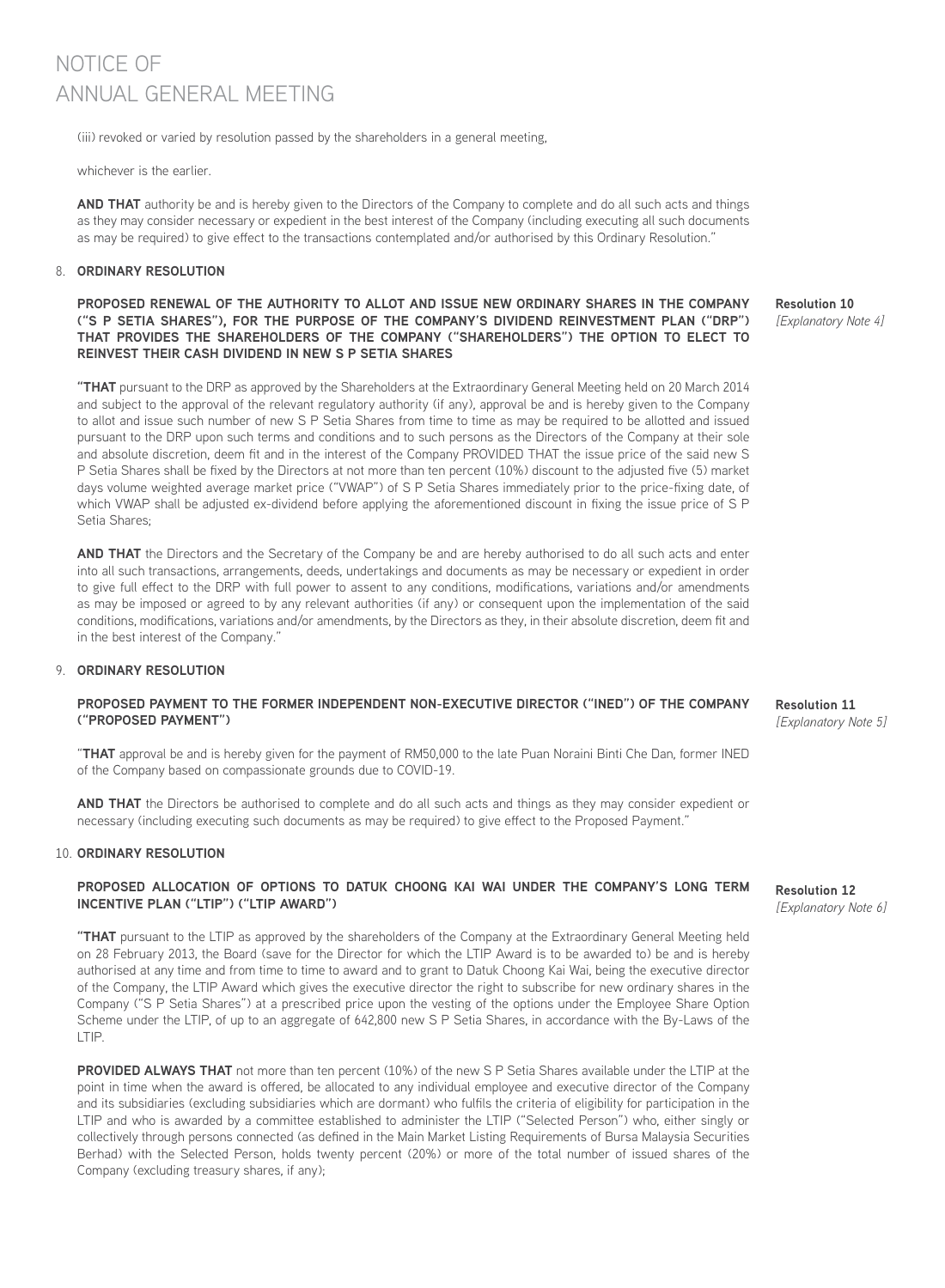AND subject always to such terms and conditions and/or any adjustments which may be made in accordance with the provision of the By-Laws."

11. To transact any other business of which due notice shall have been given.

By Order of the Board

#### **LEE WAI KIM**

SSM PC No. 202008001422 MAICSA 7036446 Company Secretary

29 March 2022 Selangor Darul Ehsan

## **NOTES:**

- *1. A member of the Company shall be entitled to appoint another person as his/her proxy to exercise all or any of his/her rights to attend, participate, speak and vote at a meeting of members of the Company, subject to the Constitution of the Company. The Broadcast Venue is* **strictly for the purpose of complying with Section 327(2) of the Companies Act 2016 and Clause 60 of the Company's Constitution** *which require the Chairman of the meeting to be present at the main venue of the meeting. Shareholders/proxies/corporate representatives* **WILL NOT BE ALLOWED** *to attend the 47th AGM of the Company in person at the Broadcast Venue on the day of the meeting.*
- *2. Shareholders are to attend, speak (including posing questions to the Board of Directors of the Company via real time submission of typed texts) and vote (collectively, "participate") remotely at the 47th AGM of the Company via the Remote Participation and Voting facilities ("RPV") provided by Tricor Investor & Issuing House Services Sdn. Bhd. via its*  **TIIH Online** *website at* **https://tiih.online***.*
- *3. A member entitled to attend and vote at the meeting is entitled to appoint not more than two (2) proxies to attend and vote in his/her stead. Where a member appoints two (2) proxies, he/she shall specify the proportion of his/her shareholdings to be represented by each proxy.*
- *4. Where a member of the Company is an exempt authorised nominee which holds shares in the Company for multiple beneficial owners in one (1) securities account ("omnibus account"), there is no limit to the number of proxies which the exempt authorised nominee may appoint in respect of each omnibus account it holds.*
- *5. Where a member of the Company is an authorised nominee as defined under the Securities Industry (Central Depositories) Act, 1991, it may appoint not more than two (2) proxies in respect of each securities account it holds with shares of the Company standing to the credit of the securities account.*
- *6. The Form of Proxy, in the case of an individual, shall be signed by the appointor or his attorney, and in the case of a corporation, either under seal or under the hand of an officer or attorney duly authorised.*
- *7. The Form of Proxy duly completed and signed must be deposited at the Company's share registrar, Tricor Investor & Issuing House Services Sdn. Bhd., Unit 32-01, Level 32, Tower A, Vertical Business Suite, Avenue 3, Bangsar South, No. 8 Jalan Kerinchi, 59200 Kuala Lumpur or its Customer Service Counter at Unit G-3, Ground Floor, Vertical Podium, Avenue 3, Bangsar South, No. 8, Jalan Kerinchi, 59200 Kuala Lumpur not less than 48*

*hours before the time for holding the meeting or any adjournment thereof. You may also submit the Form of Proxy electronically via* **TIIH Online** *at https://tiih.online not less than 48 hours before the time for holding the meeting or any adjournment thereof. Kindly refer to the Administrative Guide for the 47th AGM on the procedures for electronic submission of proxy form via TIIH Online.* 

- *8. Only members whose names appear in the Record of Depositors on 20 April 2022 shall be entitled to participate in the 47th AGM of the Company via RPV or appoint proxy/proxies to attend and/or vote on his/her behalf.*
- *9. To participate in the 47th AGM of the Company via RPV and appoint proxy/authorised representative, please follow the Procedures for RPV in the Administrative Guide.*

## **EXPLANATORY NOTE A**

This Agenda item is meant for discussion only as under the provisions of Sections 248(2) and 340(1)(a) of the Act and the Company's Constitution, the audited accounts do not require the formal approval of shareholders. As such, this item is not put forward for voting.

## **OTHER EXPLANATORY NOTES**

#### 1. **Resolutions 1, 2, 3, 4 and 5 - Re-election of Directors**

The Board is satisfied that in consideration of their wealth of expertise and experience of the following Directors of the Company, they will continue to bring sound judgment and valuable contribution to board deliberations through active participation in discussions and decision making by the Board:

- (1) Y.A.M. Tan Sri Dato' Seri Syed Anwar Jamalullail
- (2) Philip Tan Puay Koon
- (3) Dato' Azmi Bin Mohd Ali
- (4) Datuk Choong Kai Wai
- (5) Dato' Merina Binti Abu Tahir

Their profiles are set out on page 154 to 163 of the Integrated Report 2021. In view thereof, the Board supports the re-election of the aforesaid Directors at the 47th AGM.